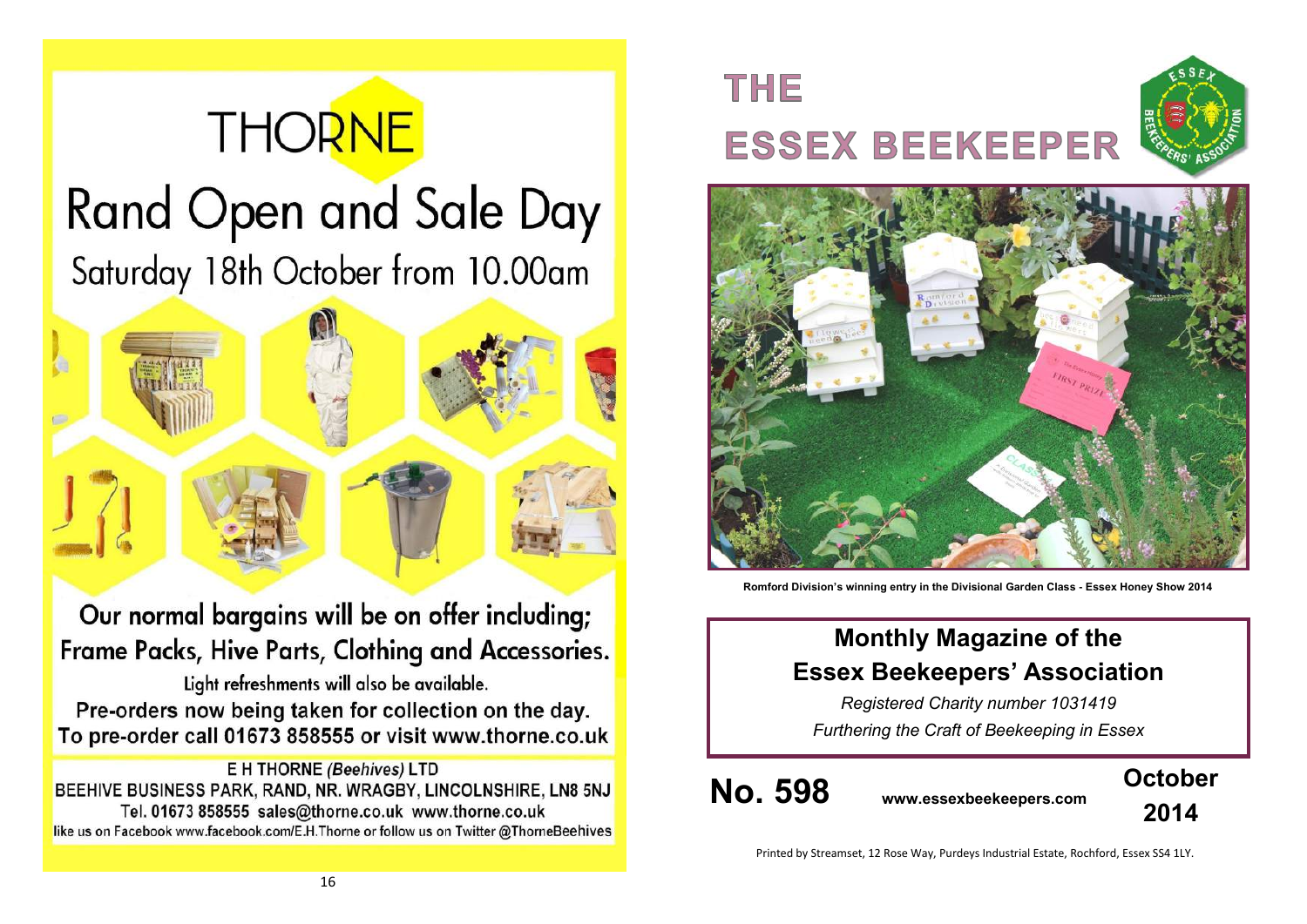## **Divisional Meetings**

#### **October & November 2014**

| 2 Oct         | Thursday<br>8.00pm  | <b>Harlow</b>            | 2015 Divisional Programme                                                                                                           |  |
|---------------|---------------------|--------------------------|-------------------------------------------------------------------------------------------------------------------------------------|--|
| 3 Oct         | Friday<br>8.00pm    | <b>Romford</b>           | 'History of Havering' - Cllr Andrew Curtin                                                                                          |  |
| 8 Oct         | Wednesday<br>7.30pm | Saffron<br>Walden        | 'Propolis - the Magic Medicine' - Talk by Richard<br>Ridler. Thaxted Guildhall CM6 2LA                                              |  |
| 11 Oct        | Saturday            | County<br>Event          | <b>EBKA Annual Conference</b> - Runnymede Hall, Kiln<br>Road, Thundersley, Benfleet SS7 1TF                                         |  |
| <b>15 Oct</b> | Wednesday<br>7.30pm | Dengie 100<br>& Maldon   | Members meeting - The Norton PH, Cold Norton<br>CM3 6JE                                                                             |  |
| 16 Oct        | Thursdav<br>7.30pm  | Epping<br>Forest         | 'Planting for Pollinators' - Mark Patterson<br>Chingford Horticultural Hall                                                         |  |
| 18 Oct        | Saturdav<br>2.30pm  | <b>Romford</b>           | Honey Show - Judging at 2.30pm Ascension Church<br>Annual Supper - 5.30pm                                                           |  |
| <b>18 Oct</b> | Saturdav<br>10.30am | <b>Saffron</b><br>Walden | Carpentry Workshop - Make, assemble or mend at<br>Pickford's Workshop, Great Easton. Please contact<br>Sally Freeman 01371 873 134. |  |
| <b>20 Oct</b> | Monday<br>7.30pm    | <b>Chelmsford</b>        | 'More than Honey' - Friends of the Earth film. The<br>Link, Rainsford Road, Chelmsford CM1 2XB                                      |  |
| 23 Oct        | Thursdav<br>7.30pm  | Colchester               | Beekeepers Meeting - Langham Community Centre,<br>School Road, Colchester CO4 5PA                                                   |  |
| 31 Oct        | Friday<br>8.00pm    | <b>Braintree</b>         | 'Wildlife' - Barry Kaufmann-Wright<br>Constitutional Club. Braintree CM7 1TY                                                        |  |
| 6 Nov         | Thursdav<br>8.00pm  | <b>Harlow</b>            | 'Mead Making' - Mike Barke<br>Finalising Divisional Programme for 2015                                                              |  |
| 7 Nov         | Friday<br>8.00pm    | <b>Romford</b>           | <b>Products from the Hive'</b> - Speaker tba<br>Chadwick Hall, Main Road, RM2 5EL                                                   |  |
| 17 Nov        | Monday<br>7.30pm    | Chelmsford               | "Beekeeping in London' - David Lockie, The Link,<br>Rainsford Rd, Chelmsford CM1 2XB                                                |  |
| 19 Nov        | Wednesday<br>7.00pm | <b>Saffron</b><br>Walden | 'Beating Varroa' - 6 members share their methods.<br>The Crown, Little Walden CB10 1XA.                                             |  |
| 19 Nov        | Wednesday<br>7.30pm | Dengie 100<br>& Maldon   | Members meeting. The Norton PH, Cold Norton CM3<br>6JE                                                                              |  |
| 28 Nov        | Friday<br>7.30pm    | <b>Chelmsford</b>        | Annual Beekeepers' Supper, Millennium Hall, Great<br>Baddow, Chelmsford                                                             |  |

#### **Who's who and how to contact them**

**President of EBKA** *Eric Fenner* Hon Member BBKA Hon CLM EBKA

**Trustees:**

| <u> Trustees:</u>                                          |                                                                              |                               |                                                                                        |                                                   |                                                                                      |  |
|------------------------------------------------------------|------------------------------------------------------------------------------|-------------------------------|----------------------------------------------------------------------------------------|---------------------------------------------------|--------------------------------------------------------------------------------------|--|
| Chairman:                                                  | <i>Richard Ridler, Old Barn House, 36, Walden Road, Sewards End, Saffron</i> |                               |                                                                                        |                                                   |                                                                                      |  |
|                                                            |                                                                              |                               |                                                                                        | Walden, Essex. CB10 2LF. email chair@ebka.org     | tel. 01799 218 023                                                                   |  |
| Secretary:                                                 | Michael Webb<br>email                                                        |                               |                                                                                        | 19 Ingrebourne Gardens, Upminster, Essex RM14 1BQ | gsecebka@virginmedia.com tel. 01708 250 606 / 07712 490 511                          |  |
| Treasurer:                                                 | Bob Manning                                                                  |                               |                                                                                        | 12, Moorland Close, Collier Row, RM5 2AB          |                                                                                      |  |
|                                                            |                                                                              |                               | email treasurer@ebka.org                                                               |                                                   | tel: 01708 760 770                                                                   |  |
| <b>Divisional Trustees:</b>                                |                                                                              |                               |                                                                                        |                                                   |                                                                                      |  |
| <b>Braintree</b>                                           |                                                                              | James Jolley                  |                                                                                        | mrjolley@live.co.uk                               |                                                                                      |  |
| Chelmsford                                                 |                                                                              | <b>Richard Alabone</b>        |                                                                                        | r.alabone@sky.com                                 |                                                                                      |  |
| Colchester                                                 |                                                                              |                               | Lee Bartrip                                                                            |                                                   | leebartrip@gmail.com                                                                 |  |
|                                                            | Dengie Hundred & Maldon                                                      | Glenn Mayes                   |                                                                                        | trustee@dmbka.org.uk                              |                                                                                      |  |
| <b>Epping Forest</b>                                       |                                                                              |                               | <b>Ian Nichols</b>                                                                     |                                                   | ian@iannichols.demon.co.uk                                                           |  |
| Harlow                                                     |                                                                              | Mike Barke                    |                                                                                        |                                                   | mjbarke@googlemail.com                                                               |  |
| Romford                                                    |                                                                              | Pádraig Floyd                 |                                                                                        | psafloyd@yahoo.com                                |                                                                                      |  |
| Saffron Walden                                             |                                                                              | Janice Grieve                 |                                                                                        | janicegrieve@gmail.com                            |                                                                                      |  |
| Southend                                                   |                                                                              | Marquerita Wilson             |                                                                                        |                                                   | philandritawilson@sky.com                                                            |  |
| <b>Divisional Contacts:</b>                                |                                                                              |                               | To contact a local Division:                                                           |                                                   |                                                                                      |  |
|                                                            |                                                                              |                               |                                                                                        |                                                   | Braintree: Colleen Chamberlain 01279 876 333 Chelmsford: Brian Spencer 01245 490 843 |  |
|                                                            | Colchester: Morag Chase 01206 522 576                                        |                               |                                                                                        |                                                   | D.H. & Maldon: Carlie Mayes 01245 381 577                                            |  |
| Harlow:                                                    | Nick Holmes 07730 735 752                                                    |                               |                                                                                        |                                                   | Epping Forest: Robin Harman 07971 237 312                                            |  |
|                                                            | <b>Romford: Pat Allen 01708 220 897</b>                                      |                               |                                                                                        |                                                   | Saffron Walden: Jane Ridler 01799 218 023                                            |  |
|                                                            | Southend: Chad Colby-Blake                                                   | 01702 302 209                 |                                                                                        |                                                   |                                                                                      |  |
|                                                            | <b>EBKA Education Contact:</b>                                               |                               |                                                                                        |                                                   | Jane Ridler Old Barn House, 36 Walden Road                                           |  |
|                                                            |                                                                              |                               | Sewards End, Saffron walden, Essex CB10 2LF<br>01799 218 023<br>jane.ridler@uwclub.net |                                                   |                                                                                      |  |
|                                                            | <b>The Essex Beekeeper Magazine:</b>                                         |                               |                                                                                        |                                                   |                                                                                      |  |
| Editor:                                                    | Jean Smye,                                                                   |                               | email:                                                                                 | jsmye@sky.com                                     |                                                                                      |  |
|                                                            | Advertising:<br>Jean Smye                                                    |                               | email:<br>jsmye@sky.com<br>tel. 07731 856 361                                          |                                                   |                                                                                      |  |
| Web site:                                                  | Nick Holmes                                                                  |                               | email:                                                                                 |                                                   | webmaster@essexbeekeepers.com                                                        |  |
|                                                            | <b>Distribution and Mailing Secretary:</b>                                   |                               | Mary Heyes                                                                             | tel. 01702 588 009<br>email:                      | ml.heyes@virgin.net                                                                  |  |
| <b>Regional Bee Inspectors for EBKA Region:</b>            |                                                                              |                               |                                                                                        |                                                   |                                                                                      |  |
| Epping Forest and Romford Divisions (excluding Brentwood): |                                                                              |                               |                                                                                        |                                                   |                                                                                      |  |
| Julian Parker                                              |                                                                              | julian.parker@fera.gsi.gov.uk |                                                                                        | tel. 07775 119 469                                |                                                                                      |  |
| All other Divisions:                                       |                                                                              |                               |                                                                                        |                                                   |                                                                                      |  |
| Keith Morgan                                               | keith.morgan@fera.gsi.gov.uk                                                 |                               |                                                                                        |                                                   | tel. 01485 520 838 or 07919 004 215                                                  |  |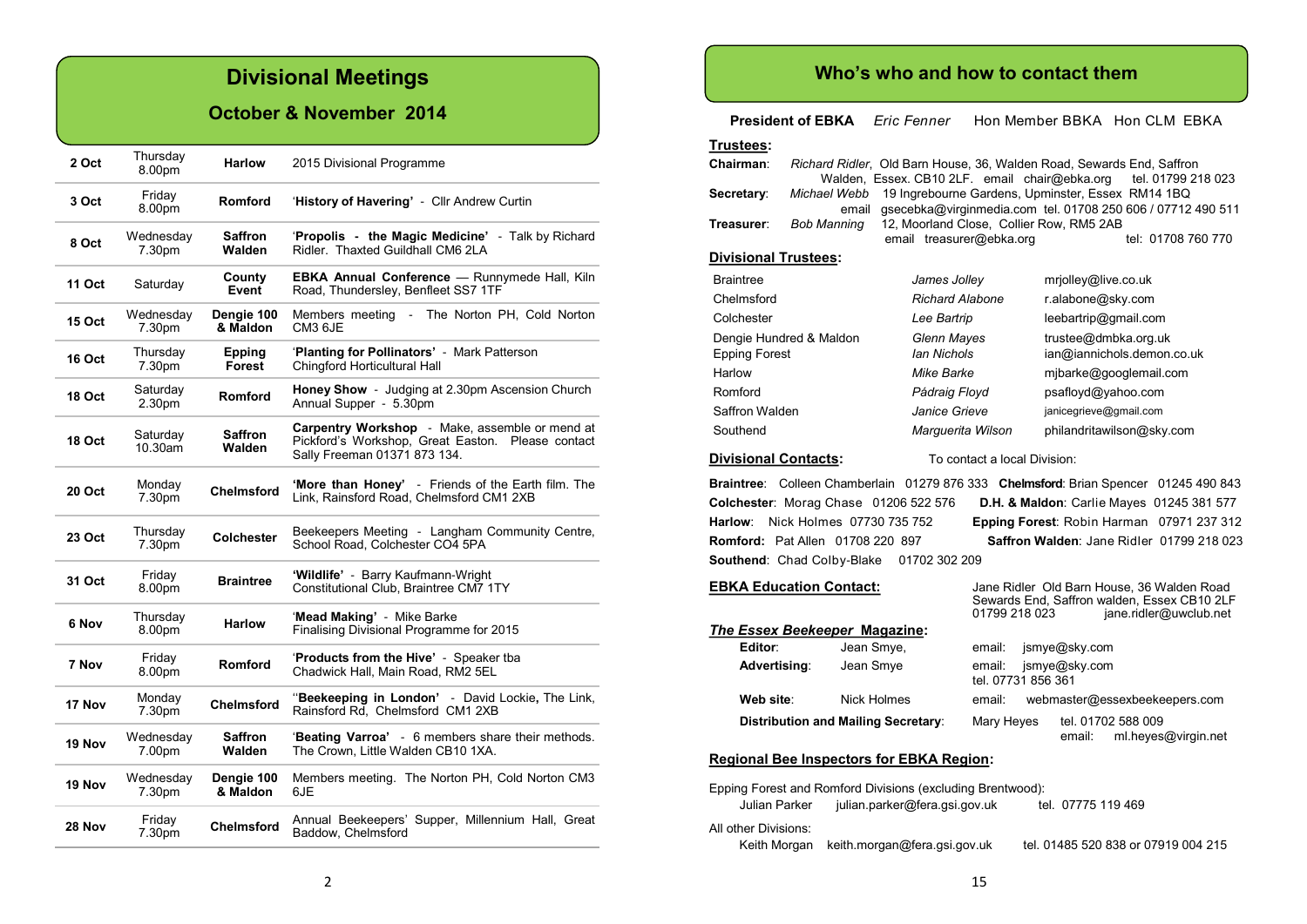#### **83rd National Honey Show 2014**

As you already know, an enthusiastic team works hard all year round to plan and bring you a bigger and better National Honey Show each year. As usual, for 2014 we will have lectures by world class scientific researchers in the bee world. The programme includes Dr Jamie Ellis University of Florida on the subjects of Research there, Honey Bee Biology, and their diseases and pathogens; Ann Harman, Vermont, US will talk on the topics of sugars and reducing stress on bees, and Pollination; Giles Budge on the work of the NBU; Prof Nikolaus Koeniger on honeybee diversity, and preventing re-infestation of varroa and Gudrun Koeniger on mating strategies to avoid inbreeding. Professor Stephen Martin will talk about life cycles of wasps and hornets, and Michael Badger MBE on maximising honey production in the urban environment.

The Friday BeeCraft Lectures programme includes 'whether bees like the taste of honey' by Nicola Simcock from the Institute of Neuroscience, University of Newcastle and Africanised bees by Ann Harman, Vermont, US.

Saturday lectures for those new to beekeeping, and/or just interested in the subjects will include Yearly Beekeeping Activities, and Products of the Hive for Showing.

On the subject of showing, we have two new classes this year: Class 6 for 2 jars of set honey; and Class 41 one bottle of sweet and one bottle of dry mead .

As last year, there will be lectures at 9.30am and 11am on the Thursday morning. The trade hall will open earlier, at 12 noon on Thursday. The main show opening ceremony is at 2pm, followed by exhibition of classes which opens after the judging has finished.

We want to encourage more competitive entries, and give our old hands a run for the prizes. Many of our experts are happy to both talk to newcomers at the show , and share their 'secrets' in the 'how to'

*Photographs of Essex Honey Show on cover and pages 8/9 by Paul Abbott and Jean Smye The views expressed in any article are those of the authors and do not necessarily represent* 

## **The Bee Shed**

**Approved National Bee Supplies Stockist and Distributor**

A Range of Frames and Foundation Hives and Hive Parts, Tools and Equipment Open by Appointment: Please call Wendy on 07764 609 803 or Email: [beeshed@btinternet.com](mailto:beeshed@btinternet.com) **Meepshole, Great Prestons Lane, Stock, Essex CM4 9RL**

#### **Attention Beekeepers**

*Love beekeeping but hate the honey mess? Too much hassle selling your pure honey to the public or privately? Too cold to stand outside and sell your honey?* If these are some of your thoughts — look no further **Honey Helpers** will: • Take ALL the hassle out of selling your honey

- Buy all your honey in one transaction
- Give competitive rates
- Payment upon delivery or collection (your choice) Interested?

**Call us NOW on 07809 562045 or email - [honey.helpers@yahoo.com](mailto:honey.helpers@yahoo.com)**

To discuss your requirements or for further information. You may also sign up for future information. Regards, Honey Helpers

## **COLONIES for SALE**

and the direction direction direction direction direction direction direction direction direction direction direction direction direction direction direction direction direction direction direction direction direction dire

**5 healthy colonies in Commercial brood boxes with 2014 queens £120.00 each or reasonable offer Telephone 07981 882 448 Email: mailto:%20k\_naunton@hotmail.com**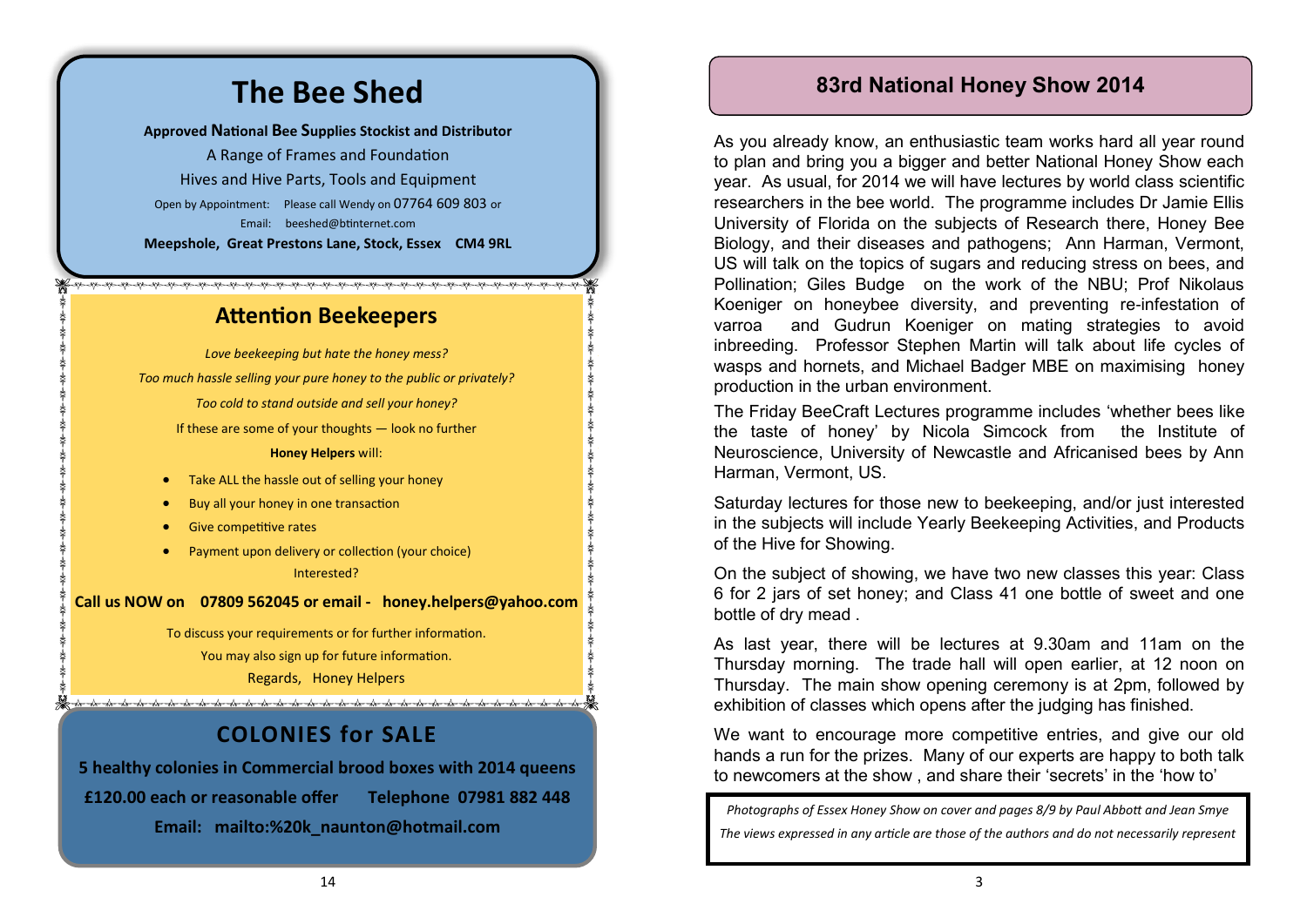workshops. We appreciate that many people are interested in how the judges arrive at their decisions. Judges have followed a long path of showing themselves, stewarding, and study to become judges and many are happy to share their knowledge and expertise. Two of the Gift Classes: Class 5: Two jars of liquid honey and Class 6: Two jars of set honey will have judges' feedback for every entry. Many of the judges stay at the show and would be happy to answer interested enquiries about the classes they have judged.

We have a unique collection of displays, lectures and networking opportunities at the National Honey Show, and look forward to seeing you at the Show this autumn: **Thursday 30th October to Saturday 1st November 2014** once more at St Georges College, Weybridge **KT15 2QS**

#### *\* See page 6 for further news for Essex Beekeepers*

#### **Himalayan Balsam**

#### **- a threat or an asset?**

A leaflet published by Rotary International in Great Britain and Ireland appeals for help in eliminating Himalayan Balsam, pointing out that ..."it obliterates other natural growing wild plants, and reduces the amount they are pollinated. On river banks it can kill off the vegetation growing there and then, when it dies back in the autumn, exposes the river bank, leading to erosion."

The leaflet does however provide a nice balance by going on to say …"There is a beekeeping lobby which feels that Himalayan balsam should be allowed to continue to grow … as it is much visited by both bumble and honey bees. From a biodiversity and conservation point of view a balance ha to be struck between helping sustain insect populations with balsam and other species and the obliteration of native plant communities by large stands of Himalayan balsam. While it is illegal to actively distribute Balsam seeds, it does not preclude the option for beekeepers to have some Balsam in their gardens, providing it does not spread outside their boundaries."

#### **Basic Assessment**

Many thanks to our assessors this year – Pat Allen, Ted Grad, Deryck Johnson, Derek Webber, Jane and Richard Ridler, who give their services free.

Here are the successes this summer.

| Robert Clare             | Colchester           |
|--------------------------|----------------------|
| John Dutney              | <b>Epping Forest</b> |
| <b>Stephen Fairchild</b> | Chelmsford           |
| Simon Roberts            | <b>Epping Forest</b> |
| John Finn                | Chelmsford           |
| Angela Mander            | Romford              |
| Pam Hughes               | Chelmsford           |
| Laura Pattle             | Romford              |
| David Lockie             | Chelmsford           |
| Kim Griffiths            | Saffron Walden       |
| Alec Wisbey              | Chelmsford           |
| Garth Milford            | Saffron Walden       |
| Paul Wisbey              | Chelmsford           |
| <b>Brian Kiddy</b>       | Saffron Walden       |
| Zoe Bridges              | Dengie 100 & Maldon  |
| Vanessa Wilkinson        | Saffron Walden       |
| <b>Terry Pankhurst</b>   | Dengie 100 & Maldon  |

In order to promote the entry for the Basic Assessment and Module exams, and to acknowledge high level of success, the EBKA award two groups of prizes, the Miss Avey Awards and the Ted Hooper Awards. These, the Basic Assessment and the Spring Module Certificates will be presented at the Annual Conference on October 11th. The Autumn 2013 Modules and the Microscopy certificates were presented at the 2014 AGM.

If you are interested in joining our Module Study group this autumn, please email me at [jane.ridler@uwclub.net.](mailto:jane.ridler@uwclub.net) There is no obligation to take the exam but knowledge and experience at Basic Assessment level is expected.

From Reigate BeeNews via *ebees*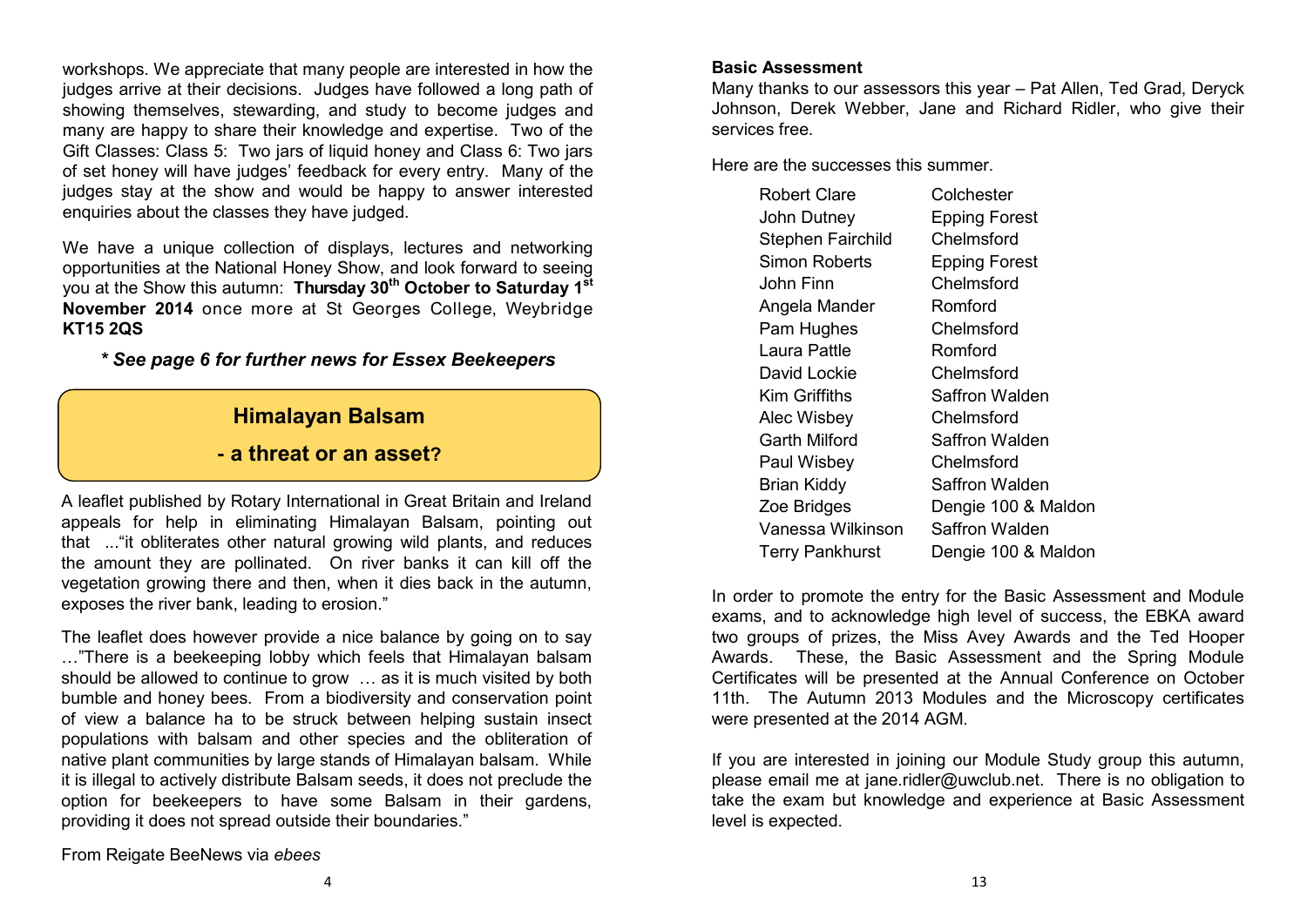#### **2013/2014 BBKA Examinations and Assessments**

#### **Jane Ridler - Exam/Education Secretary**

Here are the BBKA exam successes for this season. Congratulations to everyone! It's been another good year in Essex with 20 applications for the Basic Assessment.

**Modules** (November 2013 and Spring 2014)

**Module 1**, Honeybee Management

Dave Eacott Harlow

David Mc Hattie (*Credit)* Dengie 100 & Maldon

- **Module 2**, Honeybee Products and Forage Chris Branch *(Credit)* Epping Forest
- **Module 3**, Honeybee Diseases, Pests and Poisoning Morag Chase *(Credit)* Colchester

#### **Module 8**, Honeybee Management, Health & History

| Jane Ridler    | (Credit) | Saffron Walden |
|----------------|----------|----------------|
| Richard Ridler | (Credit) | Saffron Walden |

Jane and Richard Ridler have now passed all of the BBKA Modules and have therefore achieved the Advanced Theory Certificate, both with credit. Chris Branch has achieved the Intermediate Theory Certificate, also with credit, for passing 4 of the Module papers.

#### **Microscopy Certificate**

| David Blackwood | Southend       |
|-----------------|----------------|
| Desmond Exworth | Colchester     |
| Jane Ridler     | Saffron Walden |

#### **The Importance of Ivy to Bees**

To some it is considered a nuisance because it damages buildings, overwhelms flower beds and strangles trees, but there may be a really important reason for gardeners to value ivy.

It is one of the most important sources of food for honey bees, scientists at the University of Sussex have discovered. Ivy provides most of the pollen and nectar they collect during the autumn months, when colonies are trying to build up stores of honey for the winter.

Professor Francis Ratnieks and Mihail Garbuzov from Sussex's Laboratory of Apiculture, studied the waggle dance and the pollen being brought back to the hive. They found that bees travelled

less distance to collect food in the autumn than during the summer when they forage in fields and on wild flowers. They also discovered that 89% of pollen on the bees was from ivy and that 80% of the bees were collecting nectar from ivy when it was in flower. Professor Ratnieks said "Bees, butterflies and other flying insects visit the flowers for food in huge numbers. It is unusual to see a single plant that plays such an important role over the two months that it flowers." He urged gardeners not to rip ivy out when tidying.

*From Professor Ratniek's talk at the Spring Convention.*

*Reported by West Cornwall Beekeepers via ebees*

## PETER DALBY - PEBADALE APIARIES

For all your beekeeping and apitherapy supplies Large Stock held-all year round Competitive prices; any item not stocked to special order 37 Cecil Road, Cheshunt, Hertfordshire EN8 8TN Tel: 01992 622645 Email: pebadalebees@btinternet.com

Open Mon-Sat (any reasonable time) - CLOSED SUNDAY Telephone before calling - Agent for E H Thorne and Northern Bee Books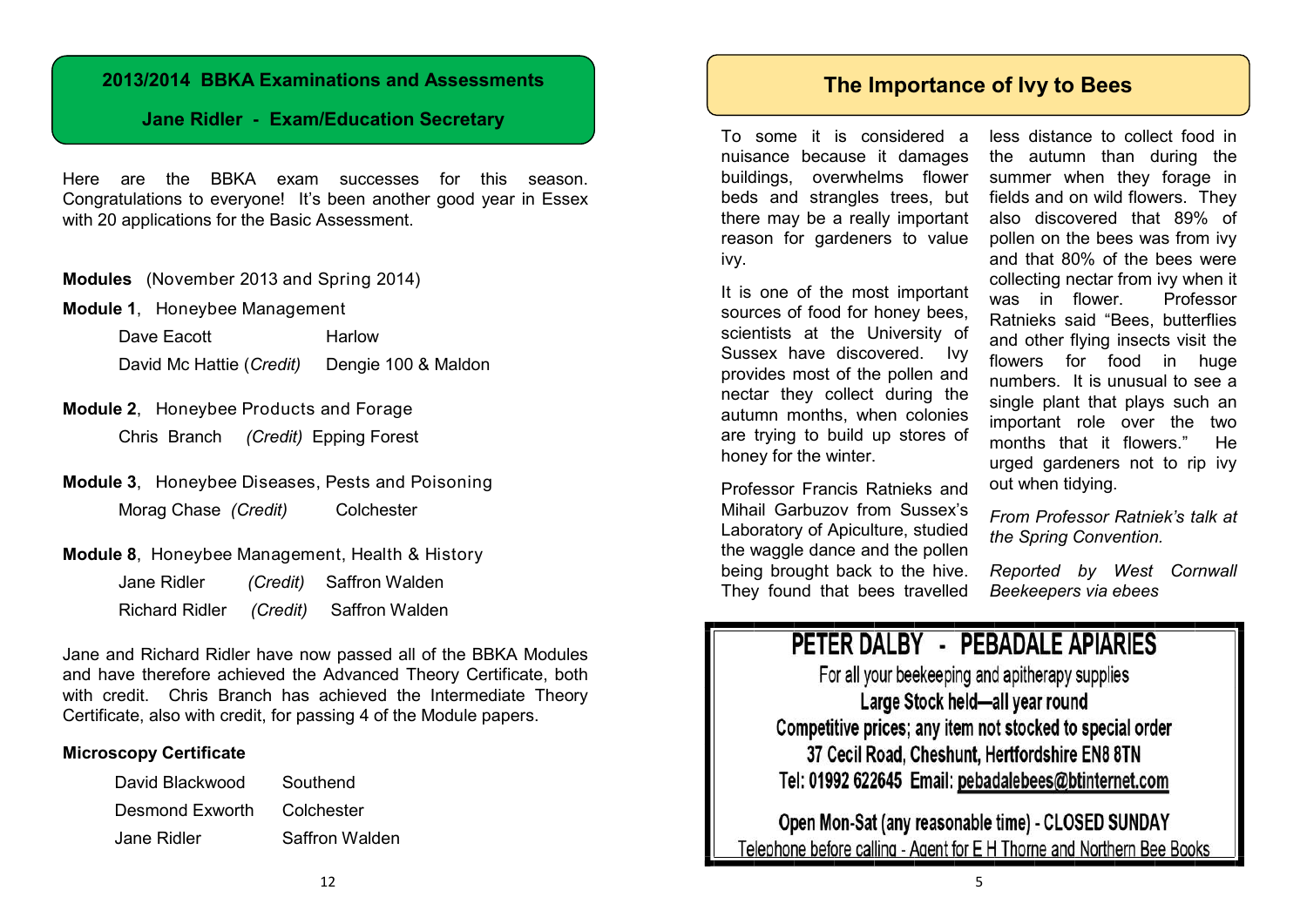## **More about the National Honey Show**

#### Jim McNeill - NHS Delegate

Essex Honey is some of the finest honey you can get, so why not enter some at the biggest honey show in this country. Get your entry forms in by the 8th October, there are 252 classes plus Essex has a section of it's own. If you can't get to Weybridge I can take your entries for you and bring them back (*with your prize cards & winnings!*), so do have a go.

You need to get your exhibits to me by

Tuesday 28th October at Collier Row

- just give me a ring on **01708 765 898**.

Jim McNeill NHS Delegate



|                            | THE OBSERVATION HIVE<br><b>Karl Showler</b>                                          | £12.95 |
|----------------------------|--------------------------------------------------------------------------------------|--------|
| <b>NORTHERN BEE BOOKS</b>  | APIS THROUGH THE LOOKING GLASS<br><b>Graham Royle NDB</b>                            | £17.50 |
| www.northernbeebooks.co.uk | <b>BEEKEEPING STUDY NOTES Modules 1, 2 &amp; 3</b><br>JD & BD Yates, Revised Edition | £31.50 |
| T: 01422 882751            | <b>BEEKEEPING STUDY NOTES Modules 5 - 8</b><br>JD & BD Yates, Revised Edition        | £36.75 |
| <b>Scout Bottom Farm</b>   | <b>BOTH VOLUMES TOGETHER</b><br>Modules 1-3 & 5-8 (Revisedx Editions)                | £63.00 |
| Mytholmroyd                | BEEKEEPING STUDY NOTES Husbandry<br>JD & BD Yates                                    | £22.00 |
| Hebden Bridge              | <b>BEEKEEPING STUDY NOTES</b> Basic Exam                                             |        |
| <b>HX7 5JS</b>             | JD & BD Yates<br>THE GENERAL APIARIAN                                                | £14.90 |
|                            | <b>Isaac</b><br>Postage included                                                     | £90.00 |
|                            |                                                                                      |        |

glucose to make them as small as possible. Although the thermostat on your warming cabinet may be calibrated, a thermometer should be used to make sure that the temperature is correct. The honey will stiffen and become paler due to the increasing number of fine glucose crystals, the speed at which it does so depending on the base honey used. Stiffening is the best indicator that setting is under way. When this happens the honey needs to be packed in jars without delay, although if it does set in the tub you can always reverse the process sufficiently with a warming cabinet by slightly increasing the temperature.

If you want to try for first prizes in creamed honey show classes, I would suggest using a strongly flavoured honey. A bland honey can also be improved by blending with a small quantity of a strongly flavoured honey such as heather. The outcome that you are striving for is something like the consistency of butter. With that in mind, you have to remember that the first batch that you make contains up to 10% of the seed honey, which you will feel on your tongue. However, subsequent batches will only contain 1% seed honey because you save enough from the initial batch to use as a 10% seed for the next mix. These will have a smoother texture, which is something judges look for.

Robert Swallow, Shropshire BKA via *ebees*

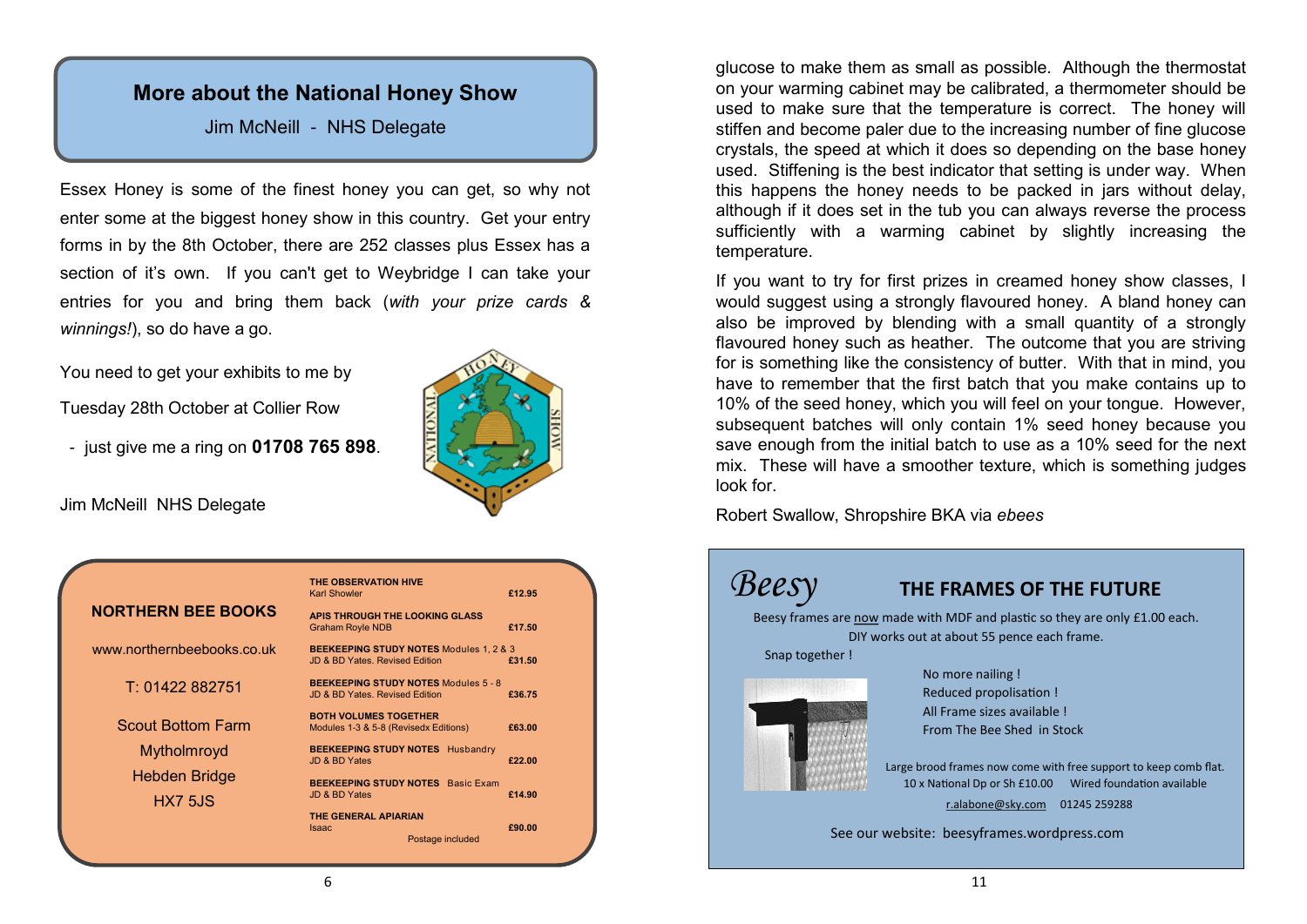#### **Preparing Creamed or Soft Set Honey**

Creamed or Soft Set honey is the ideal way to market a honey that is otherwise likely to start granulating in the jar (e.g. oilseed rape honey).

**Stage 1:** Honey for creaming may be crystallising or have already set. In either case, it will need to be made completely liquid again. To do this it is heated for half an hour at  $60^{\circ}$ C in a double boiler and stirred frequently to ensure that no crystals are present and also to minimise the time taken to reach the required temperature. The honey is then poured through a fine filter cloth. A proprietary filter cloth can be used but two thicknesses of fine un-patterned nylon net curtain also suffice. It is important to filter the honey finely as any foreign bodies or specks will show up very strongly against the lightcoloured honey. The liquid honey is then cooled as rapidly as possible to  $15^{\circ}$ C. Any melted wax and fine bubbles of trapped air form a white scum on the surface of the honey which can be gathered using a flat ended spatula and removed with a shallow spoon. Leave the honey for 24 — 48 hours before skimming.

**Stage 2**: A finely granulated seed honey now needs to be added to start the creaming process. Typically, softened oilseed rape honey will be used, which needs forcing through a fine metal sieve using the back of a spoon. This is hard work the first time, as you need to add between 5% and 10% of seed honey to your main batch, but this needs doing only once as sufficient honey from each creamed batch can be used to seed the next. This seed honey is then stirred into the main batch using a powerful slow-turning electric drill with an agitator fitted (several versions are on the market).

The honey is kept at about  $15^{\circ}$ C (the ideal is  $14^{\circ}$ C) and stirred two or three times a day, keeping the stirrer well down to try to avoid entrapping any more air. Neither should it be stirred for too long as this could raise the temperature of the honey. Stir thoroughly for a couple of minutes, especially near the bottom, as any larger crystals will sink. The point of the stirring is to break up any crystals of

#### **Discounted Honey Jars**

Jean Smye

The delivery of the annual jar order went smoothly (well, when I say smoothly, I mean smoothish!) and all the orders have been collected/ distributed. Many thanks to the willingly helpers who carried, sorted, counted, labelled, counted again — Rachel Floater, Pauline and David Tidmas, John Barlow, Mike Keepence and Mike Barke - it really is a big order and they all worked very hard.

The total value of our order for the honey jars was in the region of £19,000. Bought by individuals, the cost of the various quantities and sizes of jars would be in excess of £32,000, so it really does make sense to order as a county group.

The order next year will be the end of July.

#### **STOP PRESS**:

On September 11 2014, the Italian National Reference Centre for beekeeping confirmed the first detection of the presence of Small hive beetle (SHB) in South West Italy, in the port city of Gioia Tauro. The samples were taken from a bait trap (similar to the Sentinel Apiaries in the UK) belonging to the University of Gioia Tauro.

## **Bumble Bee Books (New & Old)**

**Ash View, Tump Lane Much Birch, Hereford HR2 8HP 01981 540 907**

> **22 Bumble Bee Posters £3.50 (£7.75 in tube by post)**

> > **Access/Visa welcome**

**[www.honeyshop.co.uk](http://www.honeyshop.co.uk)**

**Write for our new list in December**